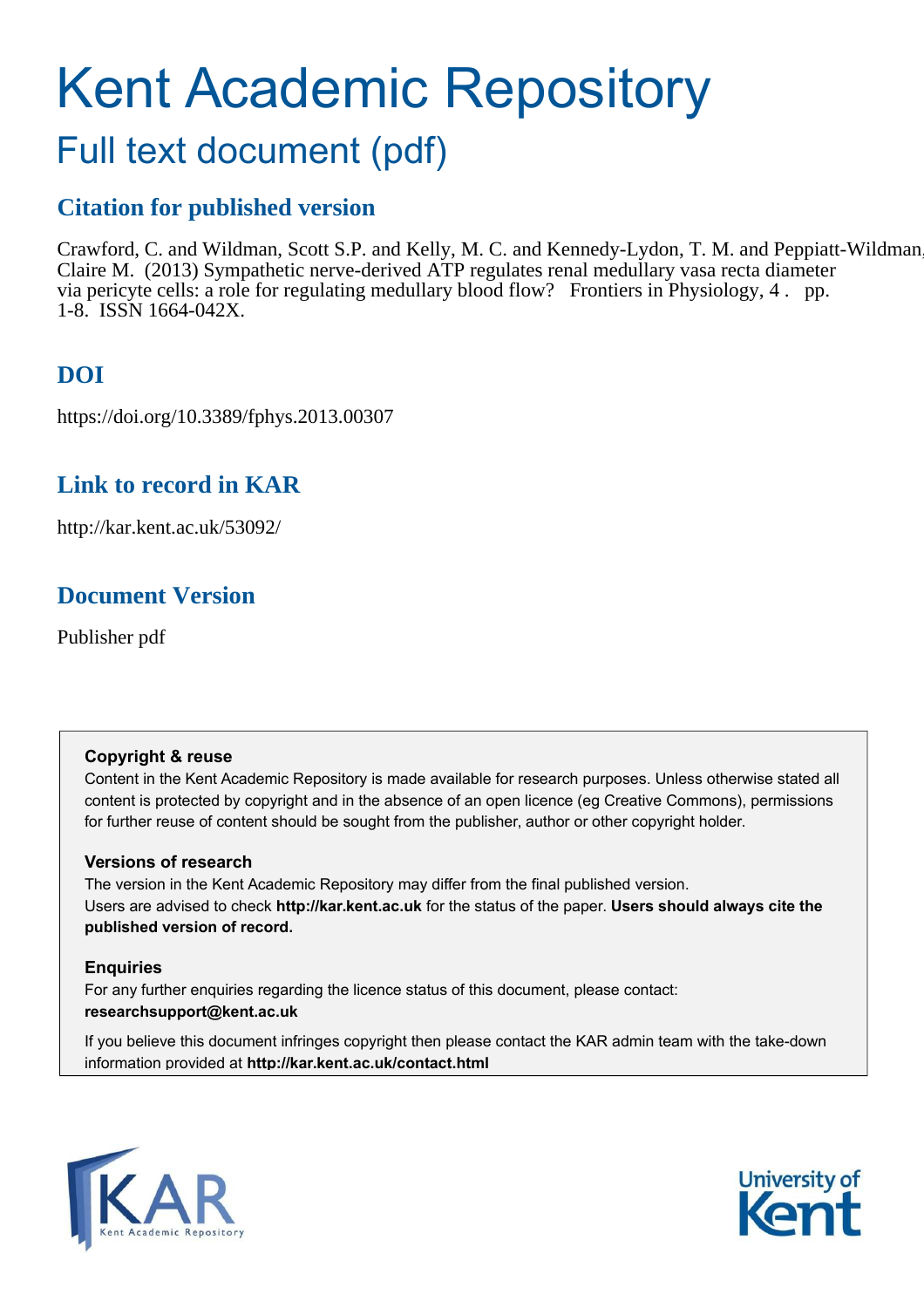

## Sympathetic nerve-derived ATP regulates renal medullary [vasa recta diameter via pericyte cells: a role for regulating](http://www.frontiersin.org/journal/10.3389/fphys.2013.00307/abstract) medullary blood flow?

#### *[C. Crawford](http://community.frontiersin.org/people/CarolCrawford/115916)† , [S. S. P. Wildman\\*](http://www.frontiersin.org/people/u/76743) † , M. C. Kelly , [T. M. Kennedy-Lydon](http://community.frontiersin.org/people/TeresaKennedy-Lydon/117710) and [C. M. Peppiatt-Wildman\\*](http://community.frontiersin.org/people/ClairePeppiatt-Wildman/106335)*

Urinary System Physiology Unit, Medway School of Pharmacy, The Universities of Kent and Greenwich, Chatham Maritime, Kent, UK

#### *Edited by:*

Bellamkonda K. Kishore, University of Utah Health Sciences, USA

#### *Reviewed by:*

Roger Evans, Monash University, Australia Volker Vallon, University of California San Diegio, USA Tianxin Yang, University of Utah, USA

#### *\*Correspondence:*

S. S. P. Wildman and C. M. Peppiatt-Wildman, Urinary System Physiology Unit, Medway School of Pharmacy, The Universities of Kent and Greenwich at Medway, Anson Building, Central Avenue, Chatham Maritime, Chatham, Kent, ME4 4TB,  $IIK$ 

e-mail: s.s.wildman@kent.ac.uk;

c.m.peppiatt@kent.ac.uk

†Joint first authors.

Pericyte cells are now known to be a novel locus of blood flow control, being able to regulate capillary diameter via their unique morphology and expression of contractile proteins. We have previously shown that exogenous ATP causes constriction of vasa recta via renal pericytes, acting at a variety of membrane bound P2 receptors on descending vasa recta (DVR), and therefore may be able to regulate medullary blood flow (MBF). Regulation of MBF is essential for appropriate urine concentration and providing essential oxygen and nutrients to this region of high, and variable, metabolic demand. Various sources of endogenous ATP have been proposed, including from epithelial, endothelial, and red blood cells in response to stimuli such as mechanical stimulation, local acidosis, hypoxia, and exposure to various hormones. Extensive sympathetic innervation of the nephron has previously been shown, however the innervation reported has focused around the proximal and distal tubules, and ascending loop of Henle. We hypothesize that sympathetic nerves are an additional source of ATP acting at renal pericytes and therefore regulate MBF. Using a rat live kidney slice model in combination with video imaging and confocal microscopy techniques we firstly show sympathetic nerves in close proximity to vasa recta pericytes in both the outer and inner medulla. Secondly, we demonstrate pharmacological stimulation of sympathetic nerves in situ (by tyramine) evokes pericyte-mediated vasoconstriction of vasa recta capillaries; inhibited by the application of the P2 receptor antagonist suramin. Lastly, tyramine-evoked vasoconstriction of vasa recta by pericytes is significantly less than ATP-evoked vasoconstriction. Sympathetic innervation may provide an additional level of functional regulation in the renal medulla that is highly localized. It now needs to be determined under which physiological/pathophysiological circumstances that sympathetic innervation of renal pericytes is important.

#### **Keywords: pericytes, ATP release, P2 receptors, vasa recta, vasoconstriction, kidney slice**

#### **INTRODUCTION**

Dogma suggests that arterioles and precapillary sphincters are the key regulatory mechanisms of blood flow at the tissue level, however it is now becoming widely accepted that an additional locus of local blood flow regulation exists—that being pericyte cells found on the capillaries themselves [\(Peppiatt-Wildman, 2013](#page-7-0)). Pericyte cells are smooth muscle-like cells, comprised of a cell body and long processes, which run along and wrap-around the capillary, and possess the contractile proteins α-smooth muscle actin and myosin. Pericytes have the ability to constrict and dilate capillaries, via their processes, following exposure to a number of vasoactive agents including adenosine 5′ -triphosphate (ATP) [\(Peppiatt et al.](#page-7-1), [2006;](#page-7-1) [Crawford et al., 2012](#page-6-0); [Peppiatt-Wildman,](#page-7-0) [2013](#page-7-0)).

Pericytes have been identified on capillaries in many organs of the body, including the kidney. Within the kidney, pericytes are primarily located on descending vasa recta (DVR) capillaries [\(Park et al., 1997\)](#page-7-2). DVR extend from the renal cortex toward the outer and then inner medulla, with the highest density of pericytes being observed in the outer medulla [\(Park et al.](#page-7-2), [1997;](#page-7-2) [Crawford et al., 2012\)](#page-6-0). It has been suggested that renal pericytes play an integral role in regulating renal medullary blood flow (MBF), which in itself is essential to satisfy the conflicting demands of preserving the cortico-medullary gradients of NaCl and urea, while maintaining adequate oxygen and nutrient delivery, as well as metabolic clearance [\(Kennedy-Lydon et al., 2013](#page-7-3)). As such it has been further proposed that dysregulation and/or dysfunction of the pericyte cells themselves may account and/or contribute to a number of renal pathologies [\(Crawford et al.,](#page-6-0) [2012](#page-6-0); [Peppiatt-Wildman, 2013](#page-7-0)).

Using our live tissue slice model (i.e., where vasa recta and pericytes are located *in situ*), we previously demonstrated that exogenous ATP, a well-documented vasoactive transmitter, causes constriction of vasa recta via renal pericytes [\(Crawford et al.,](#page-6-1) [2011](#page-6-1)). We further demonstrated that exogenous noradrenaline (NA) causes constriction of DVR via renal pericytes (Crawford et al., [2012\)](#page-6-0), and ATP acts via a variety of pericyte-membrane bound P2 receptors (*nee* purinoceptors), [\(Crawford et al.](#page-6-1), [2011](#page-6-1)).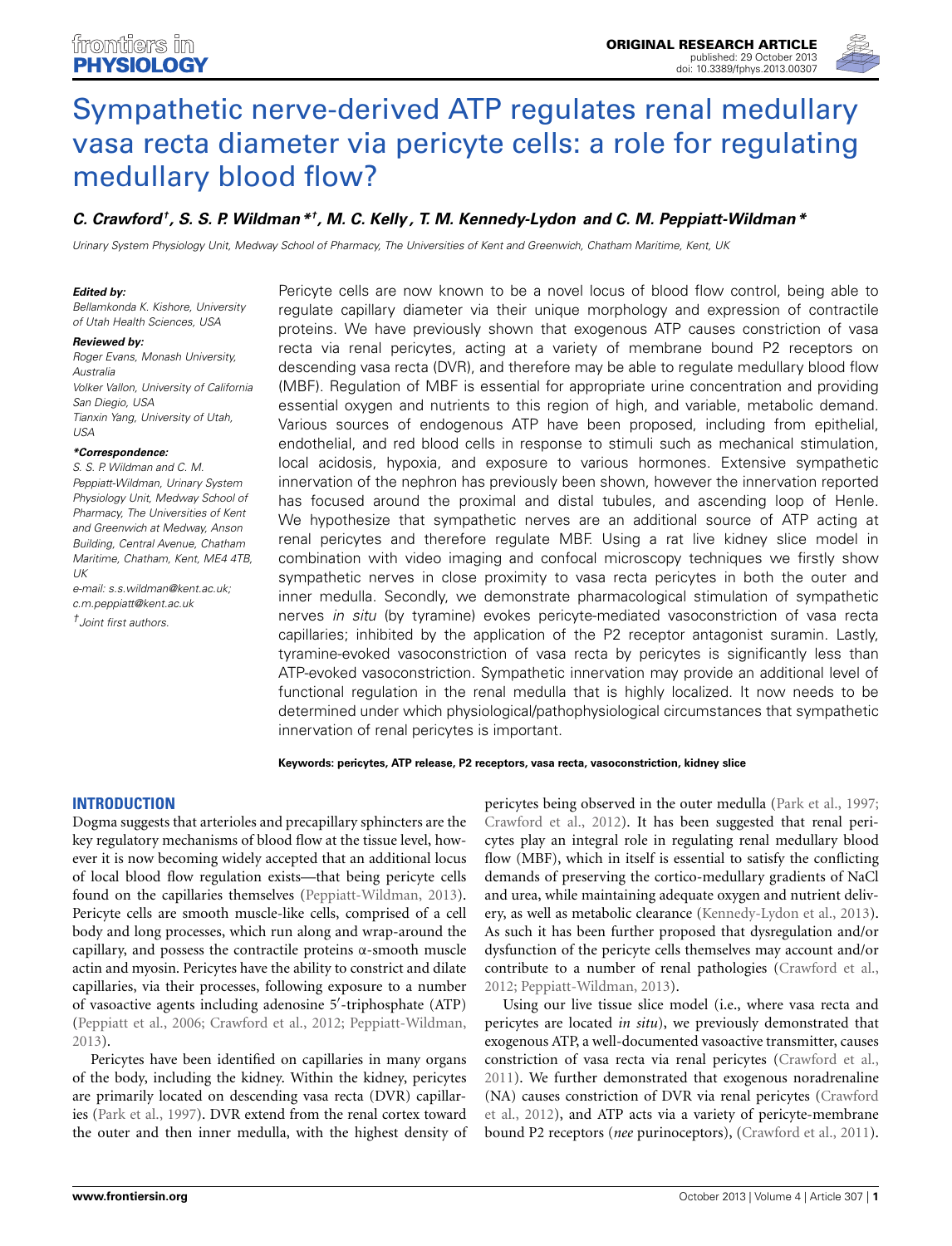Consequently, this study added to an already substantial wealth of scientific publications that propose key physiological roles for extracellular ATP and P2 receptors (i.e., purinergic signaling) in the kidney; specifically in this case, a key role for purinergic signaling in regulating renal MBF [\(Crawford et al.](#page-6-1), [2011\)](#page-6-1).

Given the increasing interest in renal purinergic signaling it is perhaps not surprising that various sources of endogenous extracellular ATP have been proposed, including renal epithelial, endothelial and red blood cells, in response to stimuli such as: mechanical stimulation (e.g., stretch, increased flow rate, and osmotic swelling), local acidosis, hypoxia, exposure to various hormones (e.g., vasopressin and aldosterone), and to a lesser extent from sympathetic nerve varicosities [\(Bodin et al.](#page-6-2), [1991;](#page-6-2) [Sprague et al.](#page-7-4)[,](#page-6-3) [1996](#page-7-4)[;](#page-6-3) [Schwiebert](#page-7-5)[,](#page-6-3) [2001](#page-7-5)[;](#page-6-3) [Jans et al.](#page-7-6)[,](#page-6-3) [2002](#page-7-6)[;](#page-6-3) Burnstock and Knight, [2004;](#page-6-3) [Praetorius et al.](#page-7-7), [2005](#page-7-7); [Wildman et al., 2009](#page-7-8)).

Extensive sympathetic innervation of the kidney has previously been shown, however the innervation reported has focused around the proximal tubules, distal tubules and ascending loop of Henle [\(Dibona](#page-6-4), [2000\)](#page-6-4). Sympathetic nerves follow the arterial vasculature from the renal artery to the outer medullary portions of the descending (and ascending) vasa recta, but have not been reported in the inner medulla or papilla regions [\(Barajas et al.](#page-6-5), [1992](#page-6-5)). Electron microscopy has demonstrated that sympathetic nerve varicosities come into close contact with effector cell membranes (both tubular and vascular cell) in the renal cortex, where released transmitters presumably act on receptors expressed by the effector cells. It is likely that a balance between sympathetic nerves and intra-renal effector cells is essential for optimal renal function [\(Dibona](#page-6-6), [2005](#page-6-6)). Both ATP and NA are co-released from sympathetic nerve varicosities [\(Burnstock, 1990\)](#page-6-7). Sympathetic nerve stimulation has been shown to induce the release of ATP and NA in human cortical kidney slices [\(Rump et al.](#page-7-9), [1996](#page-7-9)). *In vivo* studies in rats and rabbits have shown that cortical blood flow (CBF) and total renal blood flow (RBF) are regulated in part, by renal sympathetic nerves, whereby electrical stimulation causes constriction of arteries and arterioles at higher frequencies [\(Rudenstam et al.](#page-7-10), [1995](#page-7-10); [Leonard et al.](#page-7-11), [2000](#page-7-11)). We now know quite a lot about the effect of sympathetic nerve stimulation on MBF [\(Walkowska et al.](#page-7-12), [2005](#page-7-12); [Eppel et al.](#page-6-8), [2006a](#page-6-8)[,b;](#page-6-9) [Johns et al.](#page-7-13), [2011](#page-7-13)) but some important questions remain, for example are vasa recta pericytes innervated, can neurotransmitter release from nerves associated with said pericytes induce vasoconstriction, and does ATP contribute to this vasoconstriction?

Given that renal pericytes are likely key regulators of MBF, and that purinergic (and noradrenergic) signaling potentially plays a role in the regulatory process, we hypothesize that sympathetic nerves may be an additional source of ATP acting at renal pericytes to regulate MBF. In the current study we use our novel kidney tissue slice model in combination with immunohistochemistry to determine the proximity of vasa recta pericytes to sympathetic nerves in the renal medulla. In addition we investigate the effect of pharmacologically stimulating the release of transmitter substances (ATP and NA) from sympathetic nerves on pericyte activity. Identification of a new pathway (i.e., sympathetic innervation) for the regulation of renal pericytes may inform studies seeking to delineate the elusive mechanisms underlying renal pathology.

#### **METHODS TISSUE SLICING**

Animal experiments were conducted in accordance with United Kingdom Home Office Scientific Procedures Act (1986). Kidney tissu[e slices were obtained as previously described \(](#page-6-0)Crawford et al., [2012\)](#page-6-0). Adult male Sprague Dawley rats (∼250 g, purchased from Charles River UK Ltd., Kent, UK) were killed by cervical dislocation; their kidneys were immediately removed and placed in ice-cold physiological saline solution (PSS) bubbled with 95%  $O<sub>2</sub>/5% CO<sub>2</sub>$  and prepared for slicing. Prior to slicing, the kidneys were de-capsulated and any renal artery remnants removed. A single kidney was secured on the slicing block of a vibratome tissue slicer (Leica model VT1200S, Leica Microsystems (UK) Ltd, Milton Keynes, UK), and submerged in a bath of ice cold PSS bubbled with 95%  $O_2/5$ %  $CO_2$ . PSS contained (mM) 100 NaCl, 5 KCl, 0.24 NaH<sub>2</sub>PO<sub>4</sub>, 0.96 Na<sub>2</sub>HPO<sub>4</sub>, 10 Na acetate, 1 CaCl<sub>2</sub>, 1.2 MgSO<sub>4</sub>, 5 glucose, 25 NaHCO<sub>3</sub>, 5 pyruvate (Sigma-Aldrich Ltd, Dorset, UK). The pH was adjusted to 7.4 using 10 M NaOH. The outer cortical dome region (∼3 mm tissue) of the kidney was removed to expose the top of the renal medulla and serial  $200 \mu$ m-thick coronal kidney slices (in which there was intact cortex and medulla) were cut. Slices were collected and maintained at room temperature in a holding chamber containing PSS, and bubbled with 95%  $O_2/5\%$   $CO_2$  to conserve tissue viability. The slices to be used in "live" experiments were maintained for up to 3 h in the holding chamber, or slices were fixed with 4% paraformaldehyde (PFA, Sigma-Aldrich Ltd, Dorset, UK) and used for immunohistochemistry.

#### **IMMUNOHISTOCHEMISTRY**

<span id="page-2-0"></span>For experiments in which pericytes and sympathetic nerves were co-labeled, fixed kidney tissue slices were incubated with anti-NG2 (Calbiochem, Merck Millipore, Middlesex, UK) and anti-tyrosine hydroxylase (anti-TH; Vector Laboratories Ltd, Peterborough, UK) primary antibodies, respectively. The anti-NG2-labeled pericytes were probed with a fluorescent Alexa Fluor 555-conjugated secondary antibody (Invitrogen Life Tech[nologies, Paisley, UK\), as previously described \(](#page-6-0)Crawford et al., [2012](#page-6-0)). The tyrosine-hydroxylase signal was amplified with a biotinylated secondary antibody and probed with a FITC-conjugated tertiary antibody (Fluorescent Avidin Kit, Vector Laboratories Ltd, Peterborough, UK). Kidney slices were mounted using Citiflour (Agar Scientific Ltd., Stanstead, UK). The medulla of fixed slices was imaged using a Zeiss LSM 510 laser scanning confocal microscope (Carl Zeiss Ltd., Welwyn Garden City, Hertfordshire, UK). FITC-conjugated secondary antibodies were excited at 488 nm and Alexa Fluor 555-conjugated secondary antibody excited at 543 nm. Emitted light was collected with the following filters: long-pass 560 nm (Alexa Fluor 555) and band-pass 505–550 nm (FITC). Pericytes and sympathetic nerves were imaged in both the inner and outer medulla. Z-stack images  $(40 \times$  magnification) were also obtained in order to measure the distance between nerves and pericytes. At least three z-stacks were obtained in both inner and outer medulla per slice. The distances between sympathetic nerves and the nearest pericyte, in both inner and outer medulla, were measured using Zeiss LSM image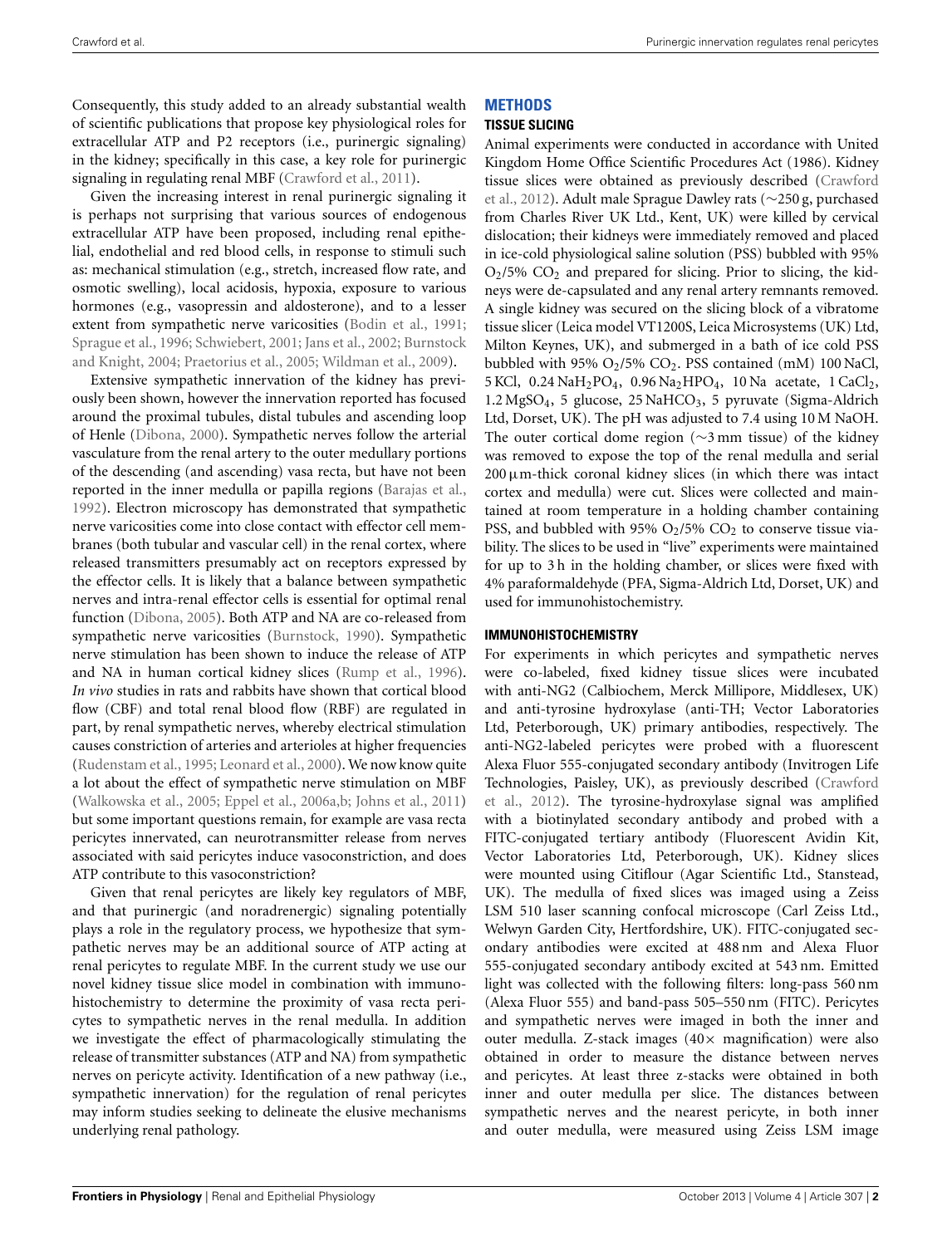browser software (Carl Zeiss Ltd., Welwyn Garden City, Hertfordshire, UK).

#### **FUNCTIONAL EXPERIMENTS AND ANALYSIS**

Functional DIC imaging experiments in live tissue, investigating *in situ* pericyte-mediated changes in vasa recta diameter, were performed as previously described [\(Crawford et al., 2011](#page-6-1), [2012](#page-6-0)). Live kidney slices were secured in an open-bath chamber using a purpose-built platinum slice anchor and transferred to the stage of an upright Olympus microscope (model BX51WI, Olympus Microscopy, Southend-on-Sea, UK). Kidney slices were continuously superfused (∼2.5 ml/min; 1.25 ml bath volume) with PSS, bubbled with 95%  $O_2/5$ %  $CO_2$  and maintained at room temperature. Pericytes on the vasa recta capillaries (vasa recta were defined as  $\langle 10 \mu m \rangle$  in diameter) were identified by their previously established "bump-on-a-log" morphology [\(Crawford et al.,](#page-6-0) [2012](#page-6-0)), and DIC images were captured through an Olympus  $60 \times$ water immersion objective (0.9 NA). Real-time video images of changes in vasa recta diameter were collected every second by an attached Rolera XR Charge Coupled Devise (CCD) camera and recorded using Image Pro Software (Media Cybernetics Inc., Marlow, UK). Kidney slices were superfused with PSS alone for 70 s to establish a baseline vessel diameter at the pericyte and non-pericyte site. Slices were then exposed to tyramine  $[1 \mu M;$ for ∼150 s, sufficient time to evoke neurotransmitter release [\(Glover et al., 1983](#page-7-14))], ATP (100  $\mu$ M), suramin (100  $\mu$ M), or combinations of the agents, before being subjected to a PSS wash. Compounds were purchased from Sigma-Aldrich Ltd, Dorset, UK, and working solutions were prepared in oxygenated PSS.

Time-series analysis of live kidney slice experiments was carried out using the public domain software ImageJ (NIH, [http://rsb.info.nih.gov.ij\)](http://rsb.info.nih.gov.ij)[, as previously described \(](#page-6-0)Crawford et al., [2012\)](#page-6-0). For each experiment, both a pericyte site and a nonpericyte site were identified on a single vasa recta and the diameter of the vasa recta at both locations was measured every five frames for the duration of the experiment  $(1 \text{ frame} = 1 \text{ s})$ . Each capillary acted as its own control; an average of the first five measurements was taken to represent the resting baseline diameter value, and expressed as 100%, for both pericyte and non-pericyte sites. All subsequent diameter measurements were calculated and expressed as a percentage of the corresponding baseline value for both pericyte and non-pericyte sites as previously described [\(Crawford et al.](#page-6-0), [2012\)](#page-6-0).

For all experiments, statistical significance was calculated using Student's *t*-test; *P* < 0.05 (two tailed) was considered significant. Values are expressed as mean  $\pm$  SEM; sample size  $(n)$  represents the number of pericytes (1 pericyte and non-pericyte site per kidney slice). All experiments were performed in at least three different animals. One vasa recta per kidney slice was used to ensure all vessels were "naïve" prior to exposure to any drug.

#### **RESULTS**

#### **SYMPATHETIC INNERVATION OF THE RENAL MEDULLA**

Pericytes and sympathetic nerves were labeled in the medulla of fixed kidney tissue slices using anti-NG2 and tyrosine hydroxylase (TH) antibodies, respectively, as described in the methods section (**[Figures 1Ai, Aii](#page-2-0)**). Pericytes were clearly defined by their



<span id="page-3-0"></span>

bump-on-a-log morphology (**[Figure 1Ai](#page-2-0)**). Sympathetic nerves were consistently found running through the entire medulla region [i.e., both the outer ( $n = 21$ ) and inner medulla ( $n = 19$ )]. In all slices analyzed, sympathetic nerves were found, irrespective of localization in the medulla, to be in close proximity to vasa recta perciytes (**[Figure 1Aiii](#page-2-0)**). Confocal z-stack images were used to follow nerves through the tissue, and the distance from pericyte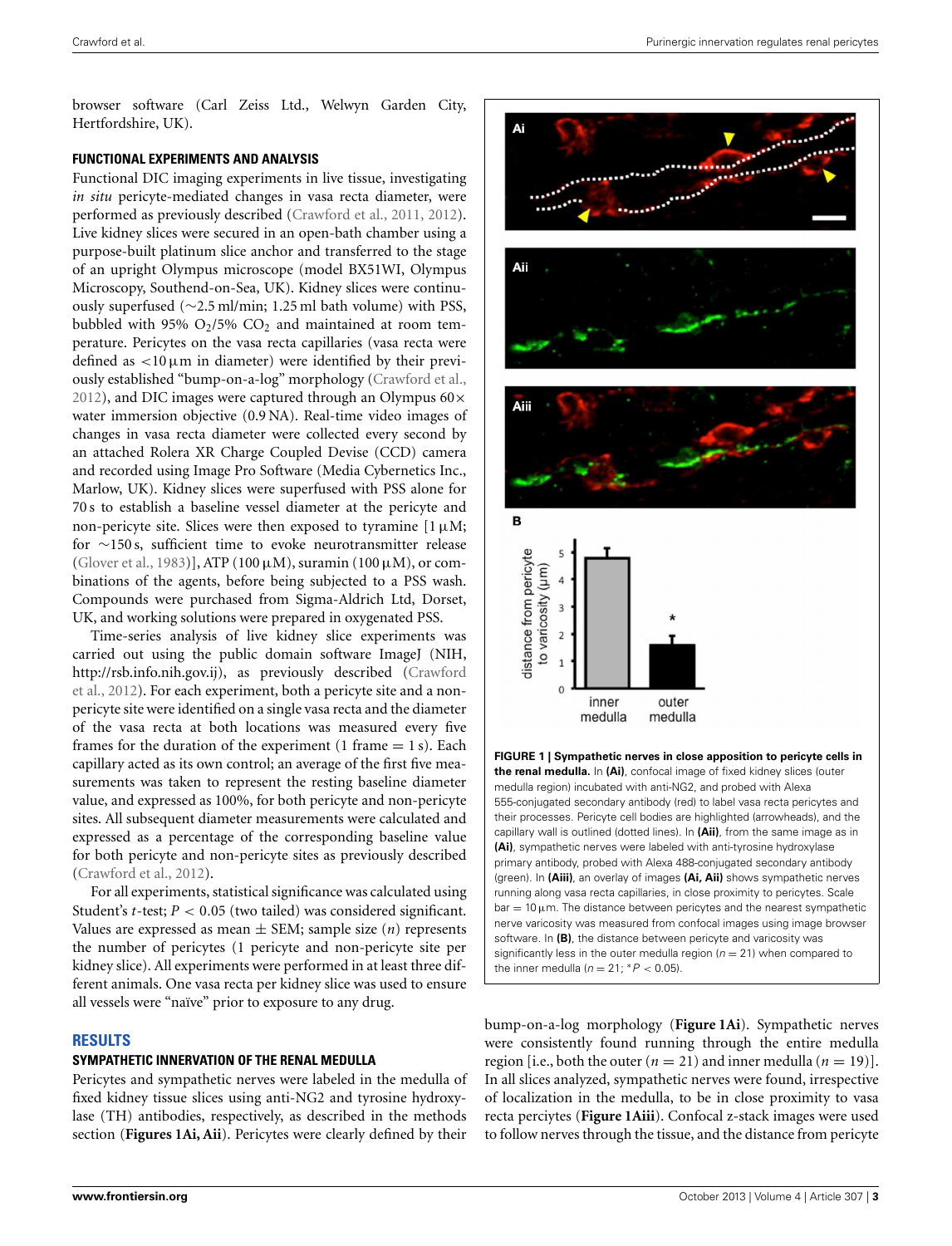to the nearest sympathetic nerve varicosity (defined by their nodule-like appearance) was measured using image browser software (see **[Supplementary Movie 1](#page-6-10)** for an example z-stack image). The distance from pericyte to the nearest sympathetic nerve varicosity was significantly less in the outer medulla (1.58  $\pm$  0.35  $\mu$ m,  $n = 21$ ) compared to the inner medulla  $(4.78 \pm 1.08 \,\mu \text{m}, n = 19,$ <sup>∗</sup>*P* < 0.05, **[Figure 1B](#page-2-0)**). Appropriate, parallel control experiments were carried out omitting anti-TH, anti-NG2, and/or biotinylated secondary antibodies, which confirmed an absence of fluorescent labeling.

#### **EFFECT OF TYROSINE-EVOKED NEUROTRANSMITTER RELEASE ON VASA RECTA DIAMETER**

Tyramine was superfused onto live kidney tissue slices in order to stimulate the release of sympathetic neurotransmitters (i.e., ATP and NA; via two distinct mechanisms; displacement from the axoplasm and subsequent vesicular release) from varicosities [\(Trendelenberg et al., 1987](#page-7-15); [Kirkpatrick and Burnstock, 1994](#page-7-16)) and the ability of tyramine-evoked neurotransmitter release to alter the diameter of subsurface vasa recta at both pericyte and non-pericyte sites was measured. Superfusion (∼150 s) of tyramine  $(1 \mu M)$  caused a slowly-reversible vasoconstriction of vasa recta at pericyte sites (**[Figure 2A](#page-3-0)**). During exposure to tyramine, vasoconstriction was significantly greater at pericyte sites  $(3.9 \pm 1)$ 0.9%,  $n = 7$ ) than at non-pericyte sites  $(1.4 \pm 0.3\%, n = 7, *P <$ 0.05, **[Figure 2B](#page-3-0)**). Maximum tyramine-evoked vasoconstriction occurred ∼550 s (534 ± 115 s, *n* = 7) after the cessation of tyramine superfusion (i.e., during tyramine-washout, **[Figure 2A](#page-3-0)**). Maximum vasoconstriction, i.e., during tyramine-washout, at the pericyte site was  $11.9 \pm 2.5\%$  as compared to  $3.0 \pm 0.6\%$  at the non-pericyte site ( $n = 7, *P < 0.05$ , **[Figure 2B](#page-3-0)**), and was significantly greater than that measured when tyramine was present in the bath ( $*P < 0.05$ ,  $n = 7$ , **[Figure 2B](#page-3-0)**). Complete reversibility (i.e., when vessel diameter returned to baseline) was seen  $\geq$ 600 s from the start of tyramine-washout  $(n = 7)$ . Using Poiseuille's law, the maximum tyramine-evoked vasoconstriction of 12%, equates to a ∼1.7-fold increase in vasa recta resistance and thus a ∼[40% decrease in blood flow](#page-6-0) [\(Peppiatt et al., 2006](#page-7-1)[;](#page-6-0) Crawford et al., [2012\)](#page-6-0).

<span id="page-4-0"></span>Tyramine evokes the co-release of ATP and NA from sympathetic nerve varicosities. To investigate the proportion of ATP-mediated vasoconstriction *vs*. NA-mediated vasoconstriction, suramin was superfused onto the tissue slices, for the entirety of each experiment, in order to antagonize ATPactivated P2 receptors, including those present on renal pericytes. Superfusion (for ∼150 s) of tyramine (1µM) following suramin pre-treatment, and in the continued presence of suramin  $(100 \,\mu\text{M})$ , resulted in the maximum tyramine-evoked vasoconstriction (measured during tyramine-washout) being reduced by approximately 50% at pericyte sites (∗∗*P* < 0.05; **[Figure 2C](#page-3-0)**). The maximum tryamine-evoked vasoconstriction at pericyte sites, in the presence of suramin, was reduced to  $5.8 \pm 1.7\%$ , and was still significantly greater than the change in vessel diameter recorded at non-pericyte sites  $(2.1 \pm 0.7\%, *P < 0.05, n = 6;$ **[Figure 2C](#page-3-0)**). Incidentally, in 6 out of 10 experiments suramin  $(100 \,\mu M)$  alone caused a modest vasoconstriction of vasa recta



**FIGURE 2 | Tyramine-evoked changes in vasa recta diameter.** Live kidney slices were superfused with tyramine  $(1 \mu M)$ . A typical trace from a single experiment shows changes in vessel diameter over time at a pericyte (**A**, black line) and corresponding non-pericyte site (**A**, gray line). Mean data in bar graphs in **(B)**, and **(C)**, show a significantly greater change in vessel diameter at pericyte sites (black bars) compared to non pericyte sites (gray bars), both during tyramine (1  $\mu$ M) exposure and during the tyramine-washout period ( $\mathbf{B}$ ,  $*P < 0.05$ ,  $n = 7$ ). The constriction measured at pericyte sites was significantly greater during the tyramine washout step than that measured when tyramine was present in the bath  $(B, **P < 0.05)$  $n = 7$ ). The maximum tyramine-evoked constriction seen at pericyte sites was significantly inhibited by the presence of suramin (**C**, 100µM,  $*P$  < 0.05, n = 6).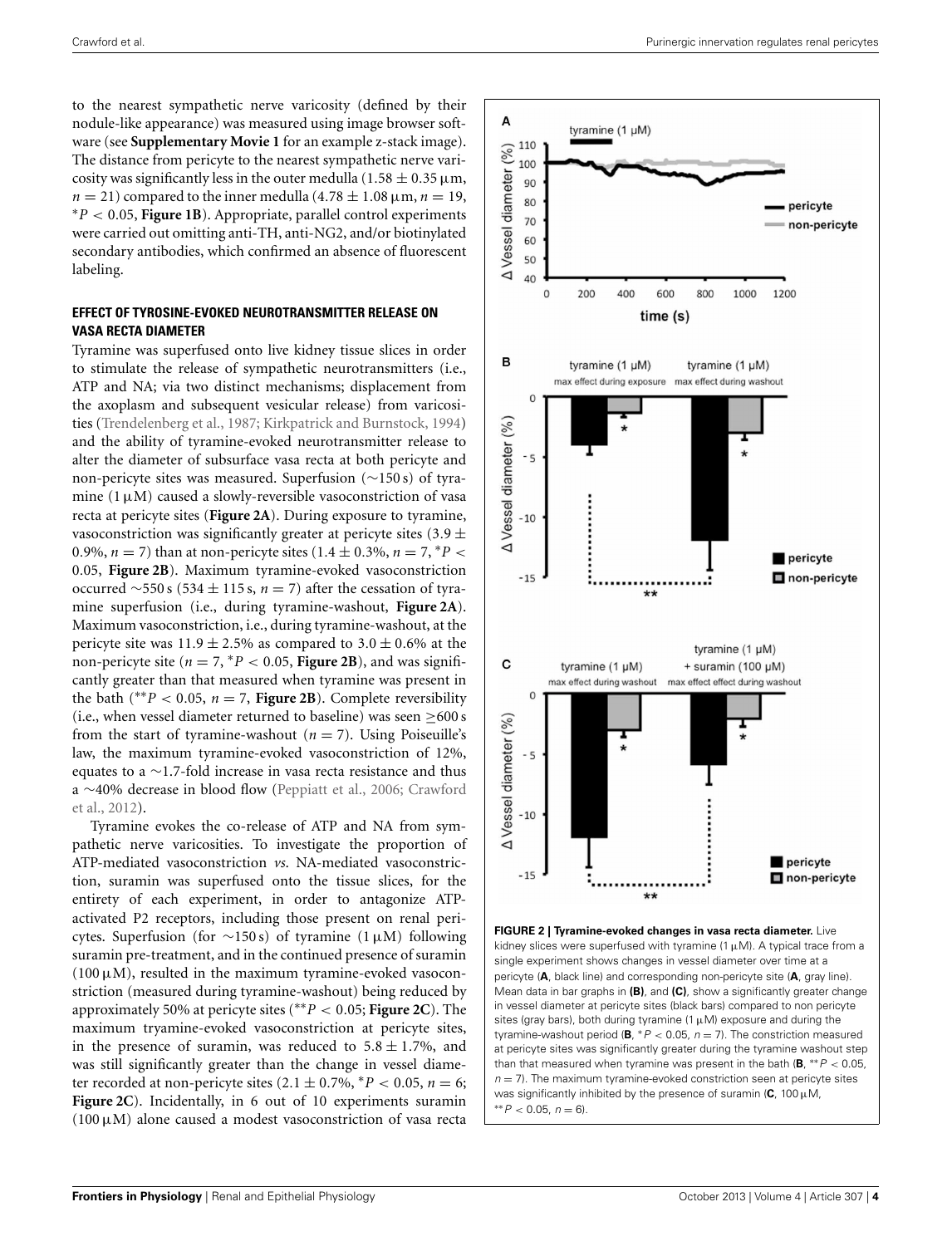at pericyte sites (2–5%). Whilst suramin significantly altered the maximum tyramine-evoked constriction of vasa recta by pericytes, the presence of suramin did not alter the onset time, time to maximum effect, nor reversibility, of tyramine-evoked vasoconstriction (data not shown,  $n = 6$ ).

<span id="page-5-0"></span>Extracellular ATP acts at pericytes to cause vasoconstriction of vasa recta [\(Crawford et al., 2011](#page-6-1)) and various sources of endogenous extracellular ATP have been proposed including from renal epithelial cells, endothelial cells, red blood cells, and sympathetic nerve varicosities. To investigate the significance/relative contribution of varicosity-derived ATP to ATPevoked, pericyte-mediated, vasoconstriction of vasa recta, the additive effects of tyramine and ATP ( $100 \mu M$ ), at a concentration previously shown to evoke the greatest constriction of vasa recta [\(Crawford et al.](#page-6-1), [2011](#page-6-1)), were investigated. Prolonged superfusion (∼800 s) of tyramine (1µM) caused a constriction of vasa recta at pericyte sites (**[Figure 3A](#page-4-0)**) culminating in a maximum effect between  $400-600 s$  ( $n = 5$ ). During exposure to tyramine, maximum vasoconstriction was significantly greater at pericyte sites  $(7.8 \pm 3.6\%, n = 5)$  than at non-pericyte sites



**FIGURE 3 | The additive effects of ATP and tyramine on pericyte-mediated changes in vasa recta diameter.** Live kidney slices were superfused with tyramine (1  $\mu$ M) and ATP (100  $\mu$ M); a typical trace from one of these experiments shows changes in vessel diameter over time at a pericyte (**A**, black line) and corresponding non-pericyte site (**A**, gray line). Mean data for these experiments show a significantly greater change in vessel diameter at pericyte sites (black bars) compared with non-pericyte sites (gray bars) under all experimental conditions ( $P < 0.05$ )  $n = 5$ ). The combined tyramine (1  $\mu$ M) and ATP (100  $\mu$ M)-evoked constriction at pericyte sites was significantly greater than that observed during tyramine (1  $\mu$ M) incubation alone (**B**, \*\* P < 0.05, n = 5), and the pericyte-mediated constriction of vasa recta in the presence of exogenous ATP was significantly greater than that evoked by tyramine alone  $(***P < 0.05, n > 5).$ 

 $(1.6 \pm 0.3\%, n = 5, *P < 0.05,$  **[Figure 3B](#page-4-0)**). The co-application of ATP (100µM; for  $\sim$ 200 s) with tyramine (1µM) during the "maximum tyramine-evoked vasoconstriction period" caused a further increase (∗∗*P* < 0.05, **[Figure 3B](#page-4-0)**) in the constriction of vasa recta at pericyte sites  $(26.5 \pm 4.6\%)$  that was significantly greater than at non-pericyte sites  $(1.7 \pm 0.5\%, n = 5,$ <sup>∗</sup>*P* < 0.05, **[Figure 3B](#page-4-0)**). The exogenous ATP-evoked vasoconstriction rapidly desensitized in the presence of exogenous ATP and complete reversibility was seen >700 s from the start of tyramine/exogenous ATP-washout (**[Figure 3A](#page-4-0)**). Superfusion (for  $\sim$ 150 s) of ATP (100 µM) alone caused a reversible vasoconstriction of vasa recta at pericyte sites; maximum exogenous ATP-evoked vasoconstriction at the pericyte site was  $19.4 \pm$ 2.8% as compared to 3.3  $\pm$  2.9% at the non-pericyte site ( $P$  < 0.05,  $n = 11$ , **[Figure 3B](#page-4-0)**). The exogenous application of ATP  $(100 \,\mu M)$  alone caused a significantly greater constriction than that observed with tyramine, at pericyte sites  $(1 \mu M, **P < 0.05,$ **[Figure 3B](#page-4-0)**).

#### **DISCUSSION**

The main findings of this investigation, using the live kidney slice model, revealed sympathetic nerves in both the outer and inner medulla regions of the kidney, and that pharmacological stimulation of sympathetic nerves *in situ* (by tyramine) evokes pericyte-mediated vasoconstriction of vasa recta capillaries. More specifically, we present evidence that (i) sympathetic nerve varicosities are in closer apposition to pericytes in the outer medulla, (ii) tyramine-evoked vasoconstriction of vasa recta by pericytes is significantly inhibited by the P2 receptor antagonist suramin, (iii) tyramine-evoked vasoconstriction of vasa recta by pericytes is significantly less than exogenous ATP-evoked vasoconstriction. Importantly, these novel findings reveal innervation of renal pericytes by sympathetic nerves, primarily in the outer medulla. This finding being ratified by previous studies, which describe innervation of medullary tubules [\(Dibona, 2000](#page-6-4); [Loesch et al., 2009](#page-7-17)). Moreover, functionally these findings demonstrate that sympathetic nerve-derived ATP, acting as a cotransmitter, is as effective as, or more effective than NA, in its ability to regulate vasa recta diameter, and thus MBF. As such, sympathetic innervation may provide an additional level of functional regulation in the renal medulla that is highly localized (see **[Figure 4](#page-5-0)**).

#### **SYMPATHETIC NERVE VARICOSITIES IN CLOSE APPOSITION TO PERICYTES IN THE OUTER MEDULLA**

The current study identifies, for the first time, TH-labeled, sympathetic varicosities in both the outer and inner medulla regions of fixed rat kidney tissue (**[Figure 1](#page-2-0)**). Our novel live kidney slice model in combination with confocal z-sectional imaging enabled us to observe the path of sympathetic nerves through the tissue, running in parallel to vasa recta capillaries in the renal medulla (see **[Supplementary Movie 1](#page-6-10)**). Furthermore, we demonstrate that sympathetic nerve varicosities are in close apposition to pericyte cells on vasa recta (**[Figure 1](#page-2-0)**). Interestingly, sympathetic nerve varicosities are in closer apposition to pericytes in the outer medulla rather than inner medulla (**[Figure 1B](#page-2-0)**), perhaps supporting a less important role for sympathetic innervation of vasa recta pericytes in the inner medulla where their density is known to be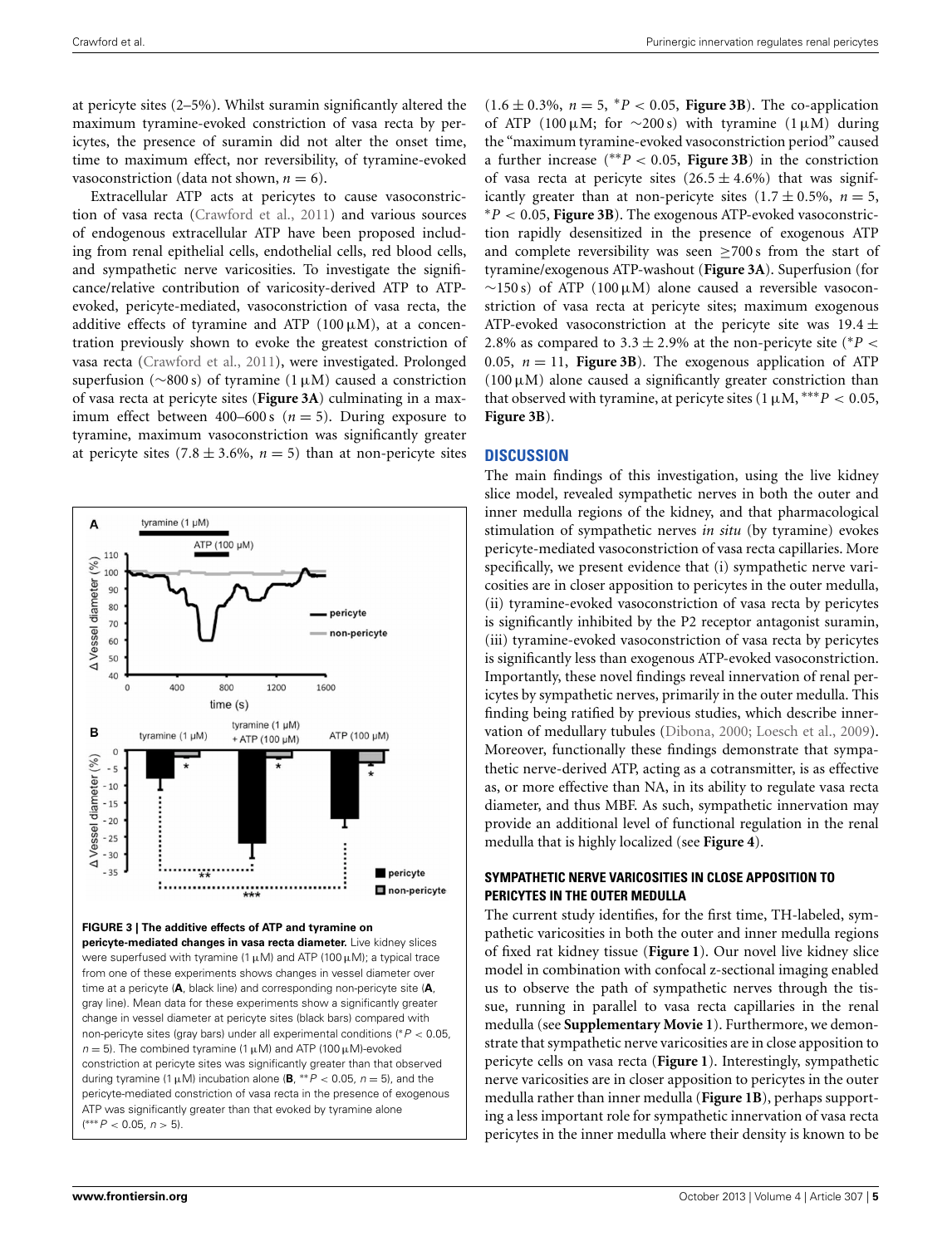

<span id="page-6-15"></span><span id="page-6-7"></span><span id="page-6-5"></span><span id="page-6-2"></span>significantly less [\(Crawford et al.](#page-6-0), [2012\)](#page-6-0). Pericyte cells were found to be ∼1.5µm from the nearest varicosity in the outer medulla, as opposed to ∼5µm in the inner medulla. Autonomic nervous system synaptic clefts, which allows delivery of co-transmitters to the site of the effector cells, vary in size with clefts size ranging from 10 nm up to  $2 \mu$ m [\(Burnstock](#page-6-11), [2008\)](#page-6-11). Varicosities being similar structures, whereby co-transmitters are released "en passage," likely affect effector cells in a  $2 \mu m$  proximity. Given the close proximity ( $\sim$ 1.5µm) of sympathetic nerve varicosities to pericytes in the outer medulla, it is therefore plausible that co-transmitters released by apposite sympathetic nerve varicosities could act at contractile vasa recta pericytes to regulate vasa recta capillary diameter and thus MBF, as hypothesized. Similarly, anti-TH antibodies have previously been used to identify sympathetic nerve varicosities in close apposition to proximal tubule and [collecting duct epithelial cells of the rat kidney cortex \(](#page-7-17)Loesch et al., [2009](#page-7-17)). Authors propose that sympathetic neurotransmitters (primarily ATP), released from varicosity vesicles, may regulate tubule function in the renal cortex through the activation of a variety and abundance of ATP-activated P2 receptors; shown to b[e expressed throughout the nephron by others \(](#page-7-8)Wildman et al., [2009](#page-7-8)). In accordance with the functional data describing a key role for sympathetic nerve-derived ATP in the regulation of vasa recta diameter via contractile pericytes, we have previously reported that vasa recta and associated pericytes express mRNA for P2X1, 3, and 7 and P2Y4 and 6 [\(Crawford et al.](#page-6-1), [2011](#page-6-1)). Interestingly, *in vivo* studies in rabbits conclude that P2X receptors do not contribute to neurally mediated vasoconstriction [\(Eppel et al.](#page-6-8), [2006a](#page-6-8)[,b](#page-6-9)[,c\)](#page-6-12), however this is perhaps not surprising given that we have previously demonstrated much higher levels (40-fold) of P2Y (P2Y<sub>4</sub> and P2Y<sub>6</sub>) than P2X receptor mRNA in rat isolated vasa recta, with pericytes *in situ* [\(Crawford et al., 2011](#page-6-1));

supporting sympathetically-derived ATP acting via P2Y receptors on pericytes to mediate vasoconstriction of vasa recta.

It is perhaps interesting to note that whilst all capillary networks are deemed to have a degree of pericyte coverage, capillaries in skeletal muscle of the rat [\(Saltzman et al.](#page-7-19), [1992](#page-7-19)), and peripheral blood vessels of the mouse [\(Long and Segal, 2009](#page-7-20)), are not innervated; suggesting that not all pericytes receive sympathetic innervation.

#### **ATP IS A KEY NEUROTRANSMITTER RELEASED FROM SYMPATHETIC VARICOSITIES**

<span id="page-6-10"></span>As well as being a substrate for NA synthesis, the ability of tyramine to evoke sympathetic neurotransmitter release is well documented [\(Kirkpatrick and Burnstock](#page-7-16), [1994\)](#page-7-16). Notably in our preparation, the time between application of tyramine and maximum dilation of vasa recta by pericytes (∼550 s) is greater than that seen by the superfusion of a vasoactive agent like NA or ATP (∼100 s; [Crawford et al.](#page-6-1), [2011](#page-6-1), [2012](#page-6-0)). In our slice preparation it is likely that tyramine is both responsible for release, synthesis and subsequent release of newly synthesized co-transmitters (**[Figure 2A](#page-3-0)**). Various neurotransmitters, most notably NA and ATP are contained in a single sympathetic nerve varicosity, all of which are released at one time, the proportion of each released in the current study was unknown. Pharmacological intervention, using a specific ATP-activated P2 receptor antagonist, suramin, allowed an estimation of the proportion of the tyramine-evoked response attributable to ATP released from sympathetic nerves. Tyramine-evoked vasoconstriction of vasa recta by pericytes was significantly inhibited (∼50%) by the P2 receptor antagonist suramin (**[Figure 2C](#page-3-0)**), suggesting a key role for sympathetic purinergic signaling in the regulation of MBF by renal pericytes. Interestingly, others have shown that the α-adrenoceptor antagonist prazosin greatly reduces RBF and CBF in response to renal nerve stimulation, yet MBF was both reduced and increased [\(Chapman et al.](#page-6-13), [1982](#page-6-13); [Eppel et al., 2004](#page-6-14), [2006a](#page-6-8)[,b](#page-6-9)[,c\)](#page-6-12). This may of course be due to the relative expression of α-adrenoceptors in the vasculature throughout the kidney, which was not reported by authors of these studies.

#### <span id="page-6-8"></span><span id="page-6-4"></span><span id="page-6-3"></span>**SYMPATHETIC INNERVATION PROVIDES A FINE-TUNING MECHANISM**

<span id="page-6-17"></span><span id="page-6-16"></span><span id="page-6-14"></span><span id="page-6-13"></span><span id="page-6-12"></span><span id="page-6-11"></span><span id="page-6-9"></span><span id="page-6-6"></span><span id="page-6-1"></span><span id="page-6-0"></span>The current study demonstrates that the vasoconstriction of vasa recta by pericytes evoked by: (i) superfusion of ATP onto live kidney slices, and (ii) tyramine-stimulated release of co-transmitters, are additive. The renal medulla contains numerous potential sources of vasoactive ATP, including from tubular cells, endothelial cells, and red blood cells [\(Bodin et al., 1991](#page-6-2); [Sprague et al.](#page-7-4), [1996](#page-7-4); [Schwiebert](#page-7-5), [2001;](#page-7-5) [Jans et al.](#page-7-6), [2002;](#page-7-6) [Praetorius et al., 2005](#page-7-7); [Wildman et al., 2009](#page-7-8)), in addition to that released by sympathetic nerve varicosities. The additive effects of neuronal co-transmitters and paracrine-released ATP on the renal vasculature, has previously been demonstrated to enhance smooth-muscle cellmediated vasoconstriction of the glomerular afferent arteriole [\(Hultstrom et al.](#page-7-21), [2007](#page-7-21)). That tyramine-evoked constriction of vasa recta by pericytes is significantly less than exogenous ATPevoked effects, or indeed maximal exogenous NA-evoked effects [\(Crawford et al.](#page-6-1), [2011,](#page-6-1) [2012](#page-6-0)), to our minds suggest that sympathetic innervation fine-tuning of MBF can be achieved. However,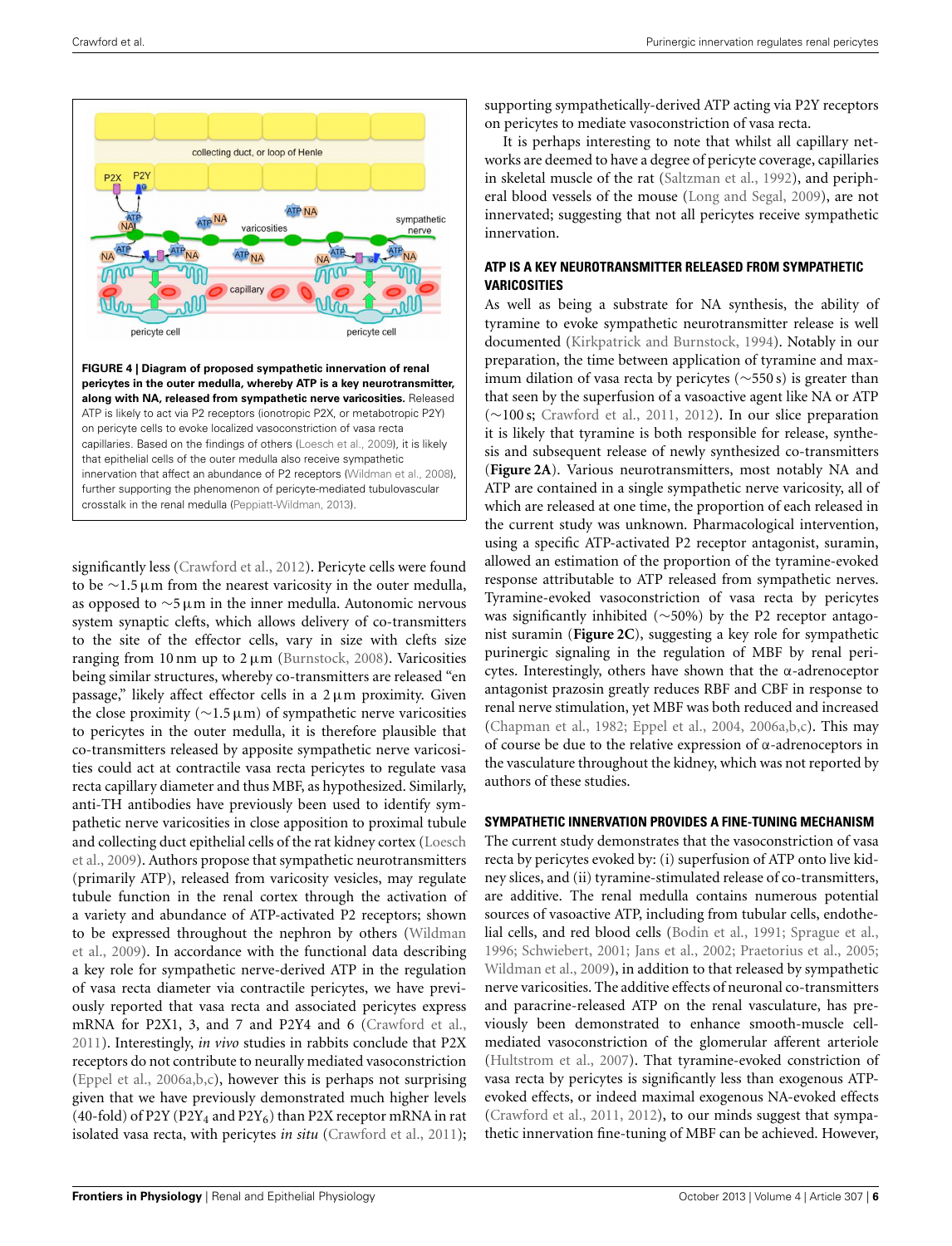<span id="page-7-17"></span><span id="page-7-14"></span>it is noteworthy that different proportions of co-transmitter are released in different tissues and the contribution of each cotransmitter can depend on a number of parameters of stimulation, e.g., that short bursts of electrical stimulation favor ATP release, and longer bursts favor NA [\(Burnstock](#page-6-15), [2007](#page-6-15)).

#### **CONCLUSIONS**

<span id="page-7-21"></span><span id="page-7-20"></span><span id="page-7-6"></span><span id="page-7-2"></span>We hypothesized that sympathetic nerves are an additional source of ATP to act upon renal pericytes to therefore regulate MBF (see **[Figure 4](#page-5-0)**). Here we present evidence to support our hypothesis; however acknowledge that *in vivo* studies are still required to provide direct information regarding the control of MBF. What remains to be determined is under which physiological and/or pathophysiological circumstances that sympathetic innervation of renal pericytes, and therefore MBF, is important. Like others we assume that coordination exists between sympathetic nerves and intra-renal effectors such as vessels, tubules and juxtaglomerular cells [neatly termed tubulovascular crosstalk [\(Dickhout et al.,](#page-6-16) [2002](#page-6-16); [Kennedy-Lydon et al.](#page-7-3), [2013](#page-7-3); [Peppiatt-Wildman, 2013](#page-7-0)), see **[Figure 4](#page-5-0)**], and that there are functionally specific subgroups of renal nerve fibers mediating specific effects on the renal tubular, vascular or juxtaglomerular granular cells, such as those involved in RBF response and urinary flow rate response [\(Dibona et al.,](#page-6-17) [1996](#page-6-17); [Dibona, 2000\)](#page-6-4). A better understanding of these neural sub-populations will determine the significance of renal purinergic innervation and MBF, which is undoubtedly overlooked in light of renal transplantation (denervated kidney) successes, and misconception that kidneys have complete intrinsic ability to regulate blood flow without the need for autonomic input [despite it being well accepted that control of renal hemodynamics involves both intrinsic (myogenic and TGF components of autoregulation) and extrinsic mechanisms]. To contextualize the potential significance of these findings, considering what is now

#### <span id="page-7-16"></span><span id="page-7-13"></span><span id="page-7-3"></span>**REFERENCES**

- <span id="page-7-11"></span>Barajas, L., Liu, L., and Powers, K. (1992). Anatomy of the renal innervation: intrarenal aspects and ganglia of origin. *Can. J. Physiol. Pharmacol.* 70, 735–749. doi: 10. 1139/y92-098
- Bodin, P., Bailey, D., and Burnstock, G. (1991). Increased flow-induced ATP release from isolated vascular endothelial cells but not smooth muscle cells. *Br. J. Pharmacol.* 103, 1203–1205. doi: 10.1111/j.1476- 5381.1991.tb12324.x
- Burnstock, G. (1990). Noradrenaline and ATP as cotransmitters in sympathetic nerves. *Neurochem. Int.* 17, 357–368. doi: 10.1016/0197- 0186(90)90158-P
- Burnstock, G. (2007). Physiology and pathophysiology of purinergic neurotransmission. *Physiol. Rev.* 87, 659–797. doi: 10.1152/physrev.000 43.2006
- Burnstock, G. (2008). Non-synaptic transmission at autonomic neuroeffector junctions. *Neurochem. Int.* 52,

<span id="page-7-10"></span><span id="page-7-7"></span><span id="page-7-0"></span>14–25. doi: 10.1016/j.neuint.2007. 03.007

- Burnstock, G., and Knight, G. E. (2004). Cellular distribution and functions of P2 receptor subtypes in different systems. *Int. Rev. Cytol.* 240, 31–304. doi: 10.1016/S0074- 7696(04)40002-3
- Crawford, C., Kennedy-Lydon, T. M., Callaghan, H., Sprott, C., Simmons, R. L., Sawbridge, L., et al. (2011). Extracellular nucleotides affect pericyte-mediated regulation of rat *in situ* vasa recta diameter. *Acta Physiol. (Oxf.)* 202, 241–251. doi: 10.1111/j.1748-1716.2011.02310.x
- Crawford, C., Kennedy-Lydon, T. M., Sprott, C., Desai, T., Sawbridge, L., Munday, J., et al. (2012). An intact kidney slice model to investigate vasa recta properties and function *in situ*. *Nephron Physiol.* 120, 17–31. doi: 10.1159/000339110
- Chapman, B. J., Horn, N. M., and Robertson, M. J. (1982). Renal blood-flow changes during renal nerve stimulation in rats

<span id="page-7-18"></span><span id="page-7-9"></span>known about the regulation of MBF: despite the hypoxic environment of the renal medulla, regulated MBF serves to provide the vascular and highly metabolic tubular cells with adequate oxygen and nutrients whilst clearing metabolic waste. Imbalances in MBF regulation are detrimental to the health of the kidney as a whole, with localized ischemia leading to papillary necrosis and loss of appropriate sodium and water transport in the loops of Henle. Moreover, it is well established that dysregulation of MBF, acute or chronic, can result in significant pathology. Should sympathetically-derived ATP be involved in said dysregulation, renal pericytes, and indeed purinergic signaling pathways, may represent a novel a therapeutic target in the future.

#### <span id="page-7-19"></span>**ACKNOWLEDGMENTS**

<span id="page-7-5"></span>Experimental work was supported by the Medical Research Council (MRC, UK) and The Wellcome Trust (UK). We thank Miss Jessica Munday for assistance with immunohistochemistry experiments.

#### <span id="page-7-1"></span>**SUPPLEMENTARY MATERIAL**

<span id="page-7-4"></span>The Supplementary Material for this article can be found online at: [http://www.frontiersin.org/journal/10.3389/fphys.2013.00307/](http://www.frontiersin.org/journal/10.3389/fphys.2013.00307/abstract) [abstract](http://www.frontiersin.org/journal/10.3389/fphys.2013.00307/abstract)

<span id="page-7-15"></span><span id="page-7-12"></span>**Supplementary Movie 1 | Z-stack series of images showing co-localization of pericytes and sympathetic nerves in the outer medulla.** Pericytes and sympathetic nerves were labeled with anti-NG2, and tyrosine hydroxylase primary antibodies, respectively, and were subsequently probed with fluorescent Alexa-555 (red) and Alexa-488 (green)-conjugated antibodies, respectively. The z-stack series images  $5.6\,\mu$ m through the tissue slice; sympathetic nerves can be seen to run in close proximity to pericytes on vasa recta capillaries. Scale bar =  $10 \mu$ m.

treated with alpha-adrenergic and dopaminergic blockers. *J Physiol*. 325, 67–77.

- <span id="page-7-8"></span>Dibona, G. F. (2000). Neural control of the kidney: functionally specific renal sympathetic nerve fibers. *Am. J. Physiol. Regul. Integr. Comp. Physiol.* 279, R1517–R1524.
- Dibona, G. F. (2005). Physiology in perspective: the wisdom of the body. Neural control of the kidney. *Am. J. Physiol. Regul. Integr. Comp. Physiol.* 289, R633–R641. doi: 10.1152/ajpregu.00258.2005
- Dibona, G. F., Sawin, L. L., and Jones, S. Y. (1996). Differentiated sympathetic neural control of the kidney. *Am. J. Physiol.* 271, R84–R90.
- Dickhout, J. G., Mori, T., and Cowley, A. W. Jr. (2002). Tubulovascular nitric oxide crosstalk: buffering of angiotensin II-induced medullary vasoconstriction. *Circ. Res.* 91, 487–493. doi: 10.1161/01.RES.000 0035243.66189.92
- Eppel, G. A., Lee, L. L., and Evans, R. G. (2004). alpha-Adrenoceptor

subtypes mediating regional kidney blood flow responses to renal nerve stimulation. *Auton. Neurosci.* 112, 15–24. doi: 10.1016/j.autneu.2004. 03.001

- Eppel, G. A., Ventura, S., Denton, K. M., and Evans, R. G. (2006a). Lack of contributionof P2X receptors to neurally mediated vasoconstriction of the rabbit kidney *in vivo*. *Acta Physiol.* 186, 197–207. doi: 10.1111/j.1748-1716.2006.01526.x
- Eppel, G. A., Ventura, S., and Evans, R. G. (2006b). Regional vascular responses to ATP and ATP analogues in the rabbit kidney *in vivo*: roles for adenosine receptors and prostanoids. *Br. J. Pharmacol*. 149, 523–531. doi: 10.1038/sj.bjp. 0706901
- Eppel, G. A., Luff, S. E., Denton, K. M., and Evans, R. G. (2006c). Type 1 neuropeptide Y receptors and alpha1-adrenoceptors in the neural control of regional renal perfusion. *Am. J. Physiol. Regul. Integr. Comp. Physiol.* 290,